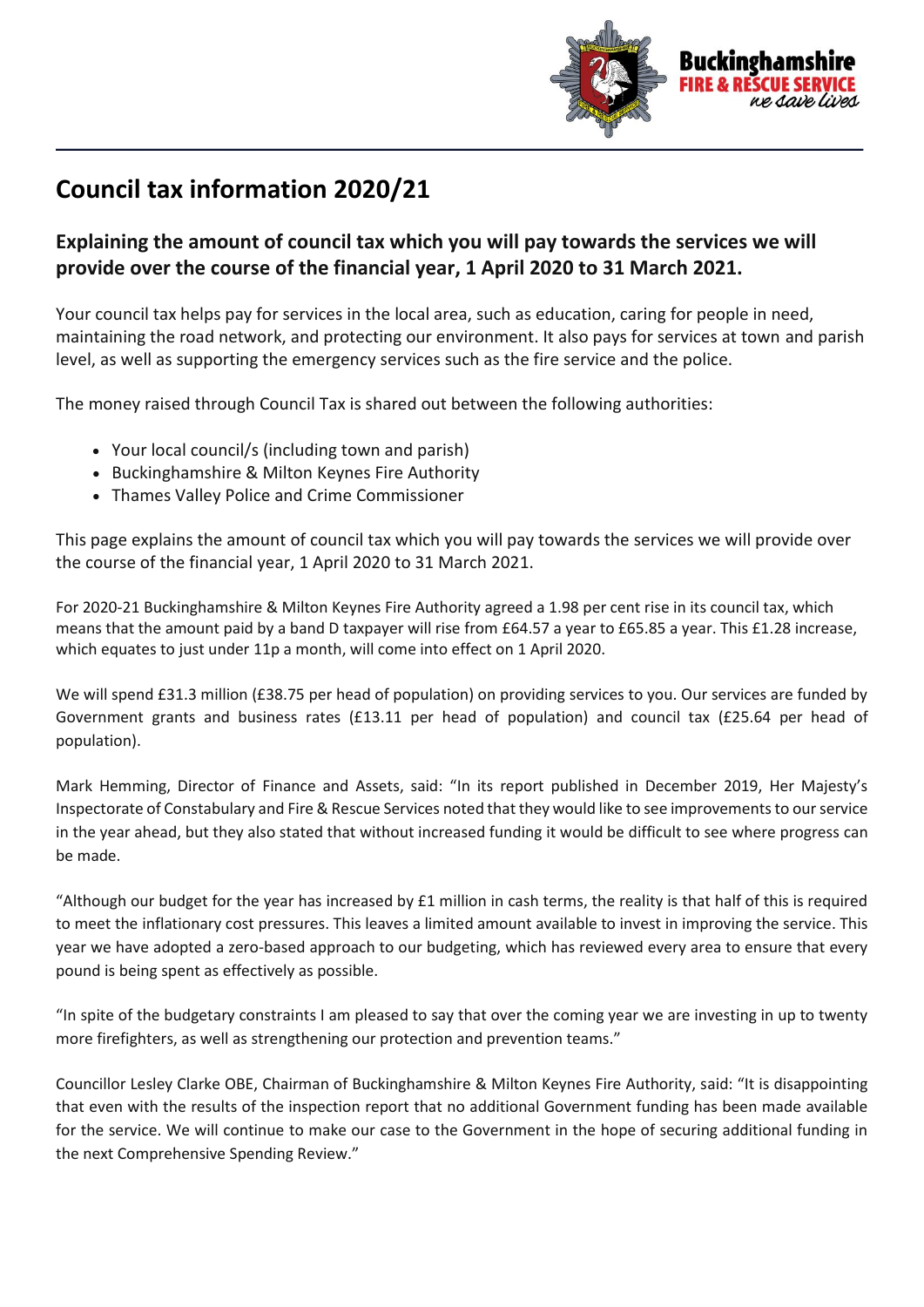Council tax bills in Buckinghamshire and Milton Keynes include the following totals per home to pay for Buckinghamshire Fire & Rescue Service (BFRS) in 2020-21.

- Band A, £43.90
- Band B, £51.22
- Band C, £58.53
- Band D, £65.85
- Band E, £80.48
- Band F, £95.12
- Band G, £109.75
- Band H, £131.70

For a band D property, this equates to a council tax charge of £1.26 per week. Less than 4p from every £1 of council tax paid in Buckinghamshire and Milton Keynes goes to BFRS. The rest goes towards the cost of services provided by councils and the police.

## **Where the money comes from**

The funding settlement for 2020-21 was announced on 06 February 2020. The table below shows the breakdown of where our funding comes from:

| Table: Where the money comes from        | 2019-20<br>f'000 | 2020-21<br>£'000 |
|------------------------------------------|------------------|------------------|
|                                          |                  |                  |
| Revenue Support Grant and Business Rates | £8,876           | £9,499           |
| <b>Specific Grants</b>                   | £1,097           | £1,106           |
| Council Tax                              | £19,993          | £20,734          |
| Use of Reserves                          | £366             | £0               |
| <b>Total</b>                             | £30,332          | £31,339          |

## **Where the money goes**

The Medium Term Financial Plan will support the recently approved Public Safety Plan 2020-2025. For 2020-21 we will continue to improve our efficiency and effectiveness through a number of initiatives, which involve better ways of working to meet our vision for the longer term.

| Table: Where the money goes | 2019-20<br>£'000 | 2020-21<br>£'000 |
|-----------------------------|------------------|------------------|
| Employees                   | £22,018          | £23,443          |
| Premises                    | £1,561           | £1,594           |
| Transport                   | £995             | £1,045           |
| Supplies and services       | £3,476           | £4,514           |
| Agency payments             | £940             | £0               |
| Capital charges             | £2,024           | £1,315           |
| Contributions to reserves   | £0               | £11              |
| Income                      | $-E682$          | $-E583$          |
| Net budget requirement      | £30,332          | £31,339          |

Included within employee costs are the National Insurance contributions required by employers, and pension contributions set in accordance with relevant pension schemes regulations.